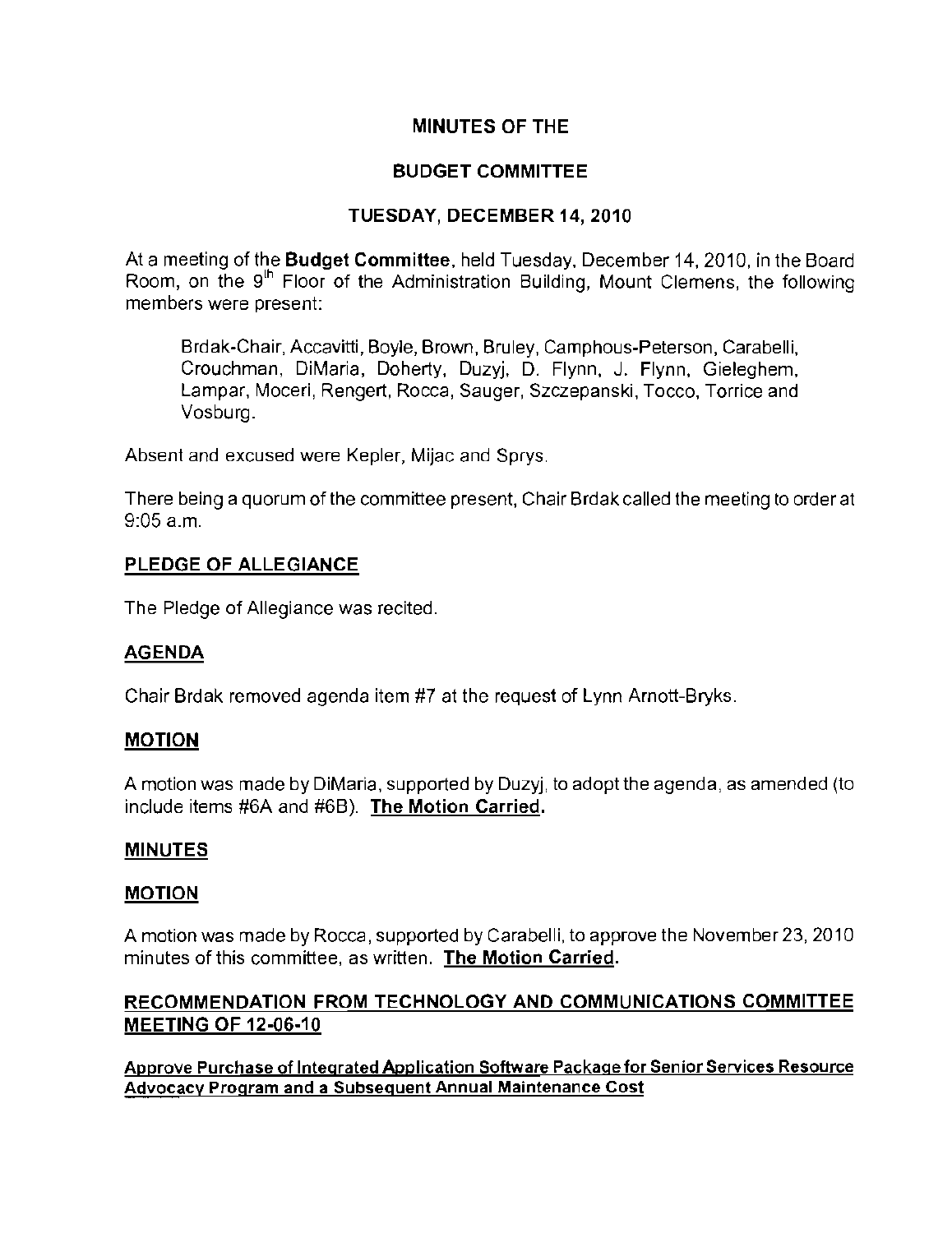### COMMITTEE RECOMMENDATION - MOTION

A MOTION WAS MADE BY DOHERTY, SUPPORTED BY CAMPHOUS-PETERSON, TO RECOMMEND THAT THE BOARD OF COMMISSIONERS APPROVE THE PURCHASE OF AN INTEGRATED APPLICATION SOFTWARE PACKAGE FOR THE SENIOR CITIZEN SERVICES' RESOURCE ADVOCACY PROGRAM WITH A TOTAL PROJECT COST NOT TO EXCEED \$8,678.37 AND A SUBSEQUENT ANNUAL MAINTENANCE COST OF \$1,416. THE MOTION CARRIED.

## RECOMMENDATION FROM ADMINISTRATIVE SERVICES COMMITTEE MEETING OF 12·08·10

#### **Funding for Account Clerk IV in Register of Deeds**

#### COMMITTEE RECOMMENDATION - MOTION

A MOTION WAS MADE BY SZCZEPANSKI, SUPPORTED BY DUZYJ, TO RECOMMEND THAT THE BOARD OF COMMISSIONERS APPROVE SHIFTING THE FUNDING SOURCE FOR 50% OF THE ANNUAL SALARY. FRINGE BENEFITS AND ASSOCIATED COSTS OF A REGISTER OF DEEDS ACCOUNT CLERK IV FROM THE REGISTER OF DEEDS REMONUMENTATION PROGRAM TO THE REGISTER OF DEEDS AUTOMATION FUND AT AN ANNUAL COST NOT TO EXCEED \$19,218.50 AND SHIFTING THE FUNDING SOURCE FOR ANNUAL SUPPLIES, POSTAGE, PRINTING, MAINTENANCE AGREEMENTS AND TELEPHONE SERVICE AS LISTED IN THE ATTACHED DOCUMENTATION AT A CURRENT COST OF \$2.680 FROM THE REMONUMENTATION PROGRAM TO THE AUTOMATION FUND. FUNDS ARE AVAILABLE IN THE MACOMB COUNTY REGISTER OF DEEDS AUTOMATION FUND WHICH IS FUNDED THROUGH RECORDING FEES AND BY STATE LAW IS REQUIRED TO BE USED SOLELY TO IMPROVE THE REGISTER OF DEEDS OFFICE. THE MOTION CARRIED.

## RECOMMENDATION FROM PLANNING AND ECONOMIC DEVELOPMENT COMMITTEE MEETING OF 12·08·10

#### **Reguest Extension** of Temporarv **Assignment of Office Clerk to Business Counselor**

#### COMMITTEE RECOMMENDATION - MOTION

A MOTION WAS MADE BY CARABELLI, SUPPORTED BY CAMPHOUS-PETERSON, TO RECOMMEND THAT THE BOARD OF COMMISSIONERS APPROVE THE REQUEST TO EXTEND THE TEMPORARY RECLASSIFICATION OF SUSAN BATES FROM ACCOUNT CLERK IV TO BUSINESS COUNSELOR IN THE PLANNING AND ECONOMIC DEVELOPMENT DEPARTMENT THROUGH 2011. PARTIAL FUNDING IS AVAILABLE FROM THE SBTDC. THE MOTION CARRIED.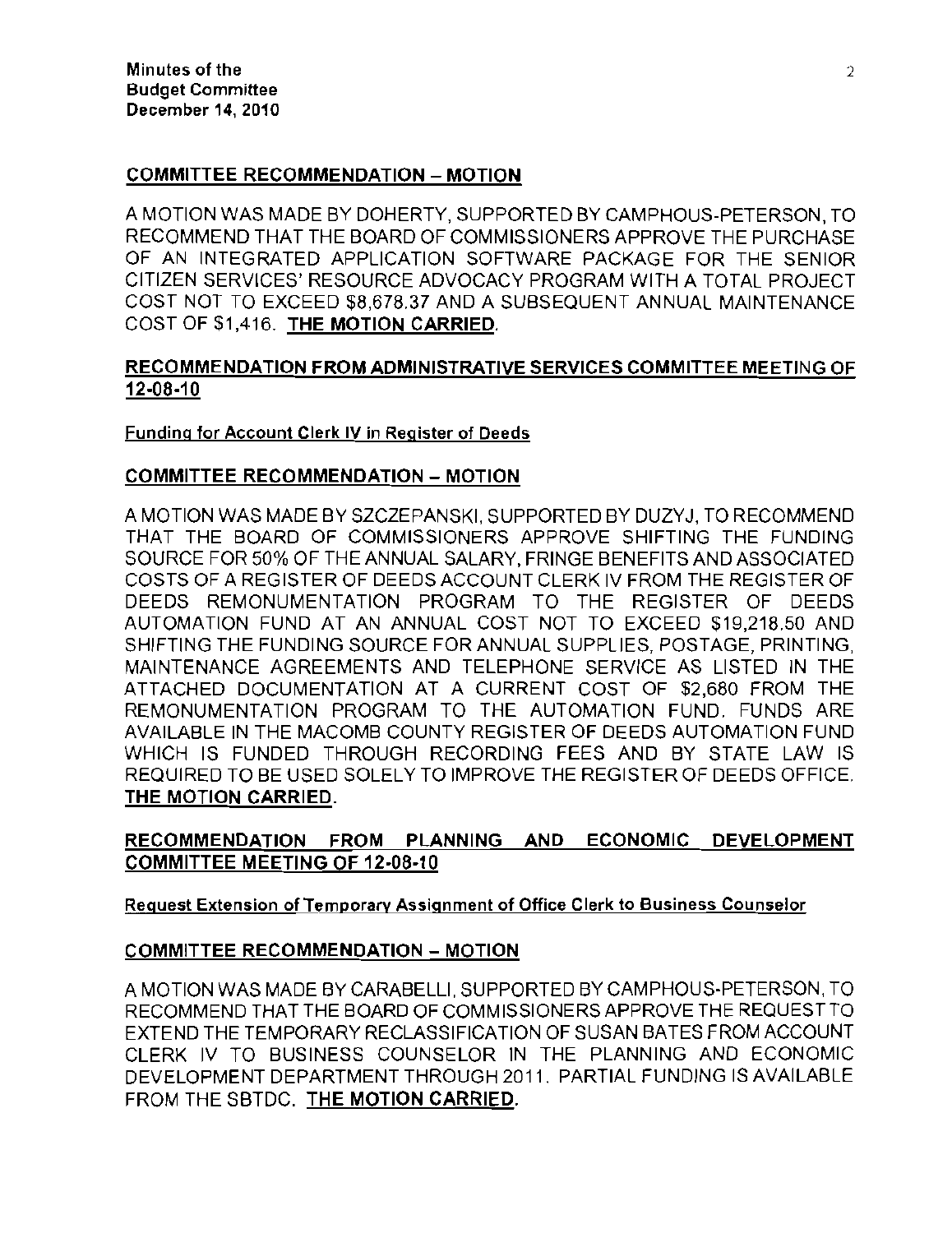## APPROVE FY 2010 BUDGET ADJUSTMENT FOR PROBATE COURT - MENTAL DIVISION RE: DEFENSE ATTORNEY FEES

### COMMITTEE RECOMMENDATION - MOTION

A MOTION WAS MADE BY DOHERTY, SUPPORTED BY DUZYJ, TO RECOMMEND THAT THE BOARD OF COMMISSIONERS INCREASE THE BUDGET FOR DEFENSE ATTORNEY FEES IN THE MENTAL DIVISION OF THE PROBATE COURT BY \$30,000 FOR FISCAL YEAR 2010, AS OUTLINED IN THE ATTACHED CORRESPONDENCE FROM THE FINANCE DEPARTMENT. FUNDING IS AVAILABLE FROM CONTINGENCY.

The following commissioner spoke: Vosburg.

Chair Brdak called for a vote on the motion and THE MOTION CARRIED.

## ADOPTION OF PAY RESOLUTIONS FOR ELECTED OFFICIALS FOR 2011 AND 2012

#### COMMITTEE RECOMMENDATION - MOTION

A MOTION WAS MADE BY CAMPHOUS-PETERSON, SUPPORTED BY J. FLYNN, TO RECOMMEND THAT THE BOARD OF COMMISSIONERS ADOPT A RESOLUTION ESTABLISHING SALARIES AND COMPENSATION IN LIEU OF FEES FOR ELECTED COUNTY-WIDE OFFICIALS, PER DIEM RATES FOR COUNTY BOARDS AND COMMISSIONS AND PROVIDE FOR COUNTY SUPPLEMENTARY PAY BENEFITS FOR CIRCUIT COURT, PROBATE COURT AND CERTAIN DISTRICT COURT JUDGES AND TO PROVIDE PAYMENT FOR SAME OUT OF THE GENERAL FUND FOR THE YEARS 2011 AND 2012.

The following commissioners spoke: Bruley and Vosburg.

A **friendly amendment** by Commissioner Vosburg was accepted as follows: Eliminate the words "or permitted" in paragraph C. Therefore, paragraph C will start out as follows: Where required by State statute, ...

Chair Brdak called for a vote on the motion, as amended, and THE MOTION CARRIED.

#### 2010 CONTINGENCY REPORT UPDATE

#### MOTION

A molion was made by Duzyj, supported by Brown, to receive and file the 2010 Contingency Report update. The Motion Carried.